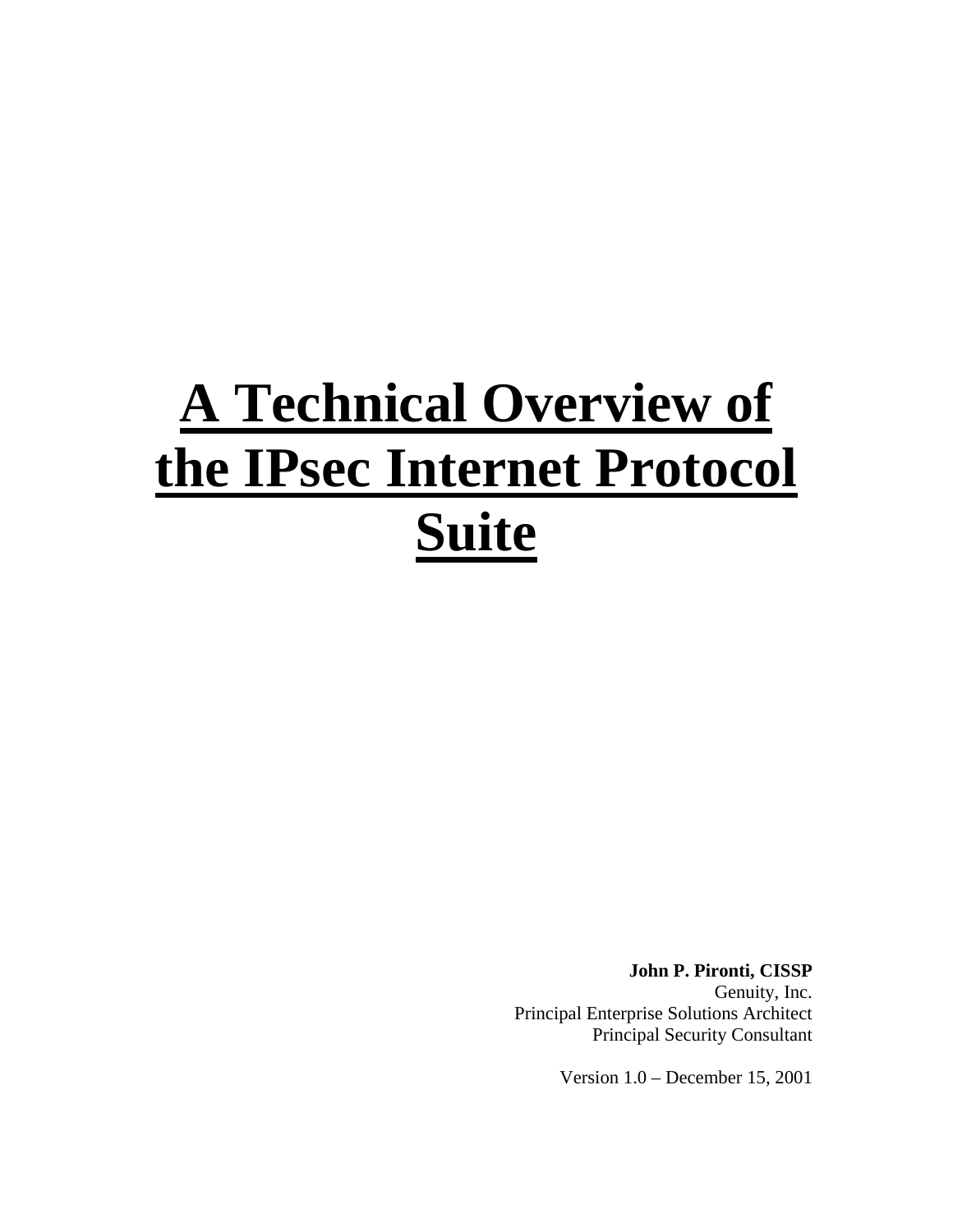## **What is the IPsec Internet Protocol Suite?**

The IPsec Internet protocol suite has revolutionized Internet Protocol (IP) security. The IPsec protocol suite utilizes cryptographic techniques to ensure data confidentiality, and digital signatures to authenticate the source of the data transmission. IPsec also brings a new level of interoperability to the Internet that never existed before. Because it is an IETF standard it does not rely on proprietary protocols or techniques to establish secure links between network nodes. By utilizing IPsec in virtual private networking solutions organizations can exchange sensitive data over public networks with the knowledge that the parties they are exchanging the data with are the intended receivers, that the data was kept confidential in transit, and that the data did not change during transmission.

IPsec is primarily used for Virtual Private Network applications at this time. This is due to the fact that it offers an organization the ability to leverage their existing Internet connectivity for secure communications with remote locations and business partners. Because of the interoperable nature of the IPsec protocol, business partners can communicate with each other without having to purchase identical equipment with each other. IPsec also provides strong authentication techniques, data integrity, and data confidentiality services that allow for a higher level of assurance to be achieved than most organizations currently have when performing these types of communication.

The way that the IPsec protocol suite achieves its higher level of assurance for data transport is through the use of multiple protocols including authenticated header (AH), encapsulated secure payload (ESP), and Internet key exchange (IKE). Each of these protocols can be used independently to provide specific heightened security capabilities, but when used together they create an extremely powerful suite of capabilities to ensure high levels of data security during data transport over public networks such as the Internet.

# **Key Elements of the IPsec Protocol Suite**

## Authenticated Header

One of the protocols with the IPsec protocol suite is the Authenticated Header (AH). The AH protocol provides data integrity, authentication, and optionally anti-replay capabilities. It does not provide data confidentiality. AH provides integrity protection for the payload and most of the IP header. AH will ensure that the fields that identify the source and destination of IP packet are valid and have not been modified during transmission. This is accomplished by using digital signature techniques or one-way hash functions. There are six parts that make up the AH:

• Next Header – Indicates what the higher-level protocol following the AH is (i.e. ESP, TCP).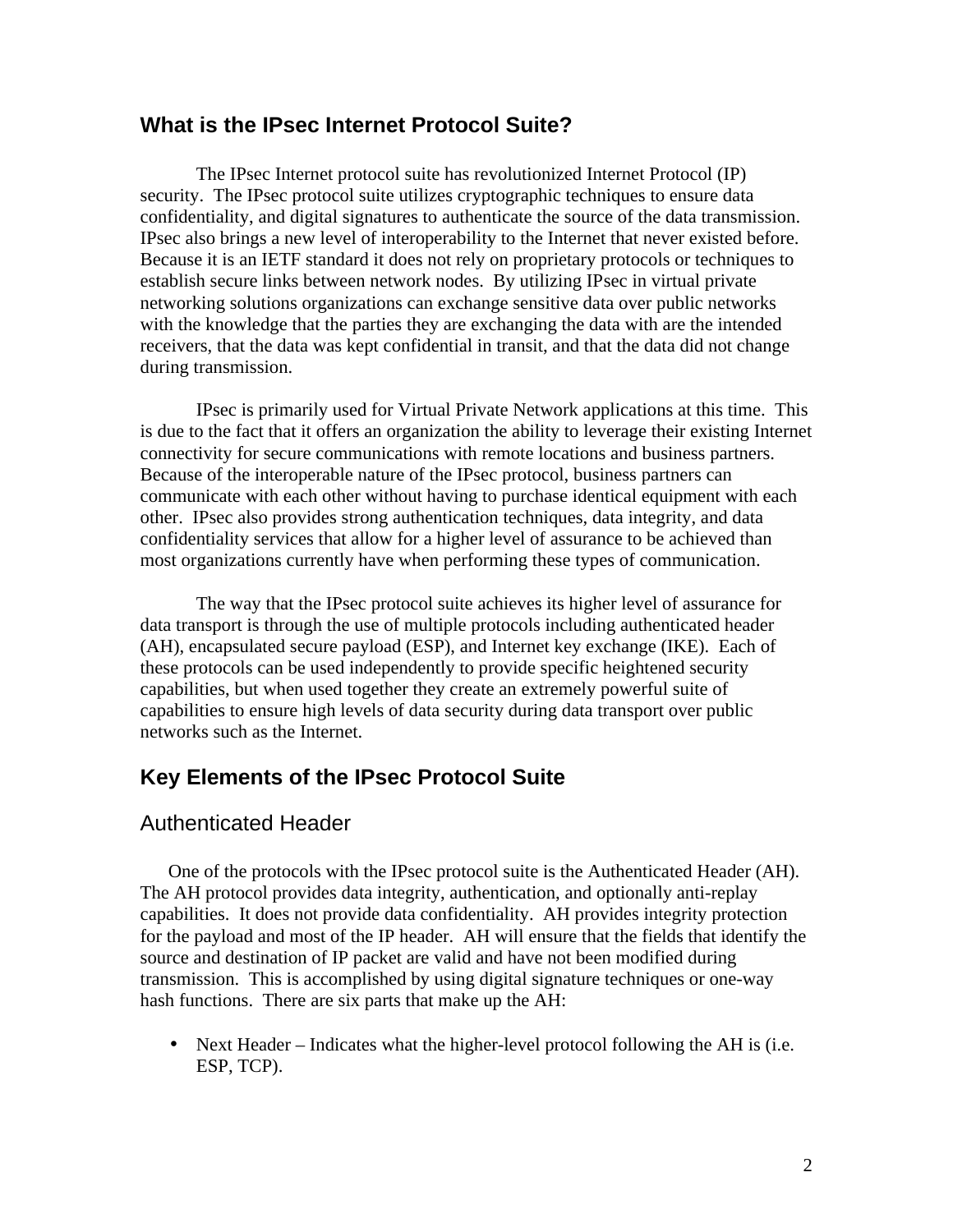- Payload Length This is an 8 bit field that specifies the size of the AH.
- Reserved This is a placeholder for a future function.
- Security Parameter Index (SPI) SPI is a pseudo-random 32-bit number that specifies the security settings that are being used by the transmitter to communicate with the receiver. This includes the encryption algorithms that are being used, which encryption keys are being used, and the information about the validity period for these encryption keys.
- Sequence Number The sequence number is a counting mechanism that increases incrementally each time a packet is transmitted using the parameters setup in the SPI. It identifies the packets and enumerates the number of times packets have been transmitted using the same SPI. The sequence number protects receiving nodes from replay attacks where an attacker will copy a packet and then resend it in an attempt to confuse the receiver.
- Authentication Data This is the Integrity Check Value (ICV) for the packet. The originator will create a keyed one-way hash of the packet payload and attach this hash value to the packet as the authentication field. The IPsec standard specifies that the HMAC symmetric signature scheme along with hash algorithms SHA-1 or MD-5. The recipient can then validate that integrity of the payload data by hashing the payload data once it has been decrypted with the same one-way hash algorithm, which the originator used. If the two hash values are identical than the recipient can be confident that the data was not modified during the transmission. However, since the data was not encrypted this does not ensure the confidentiality of the payload data only the integrity.

# **Encapsulated Security Payload**

The encapsulated security payload (ESP) is the portion of the IPsec protocol suite that addresses the confidentiality of the data that is being transmitted as well as offers authentication capabilities. ESP utilizes symmetric encryption techniques to encrypt the IP packet payload. The symmetric encryption algorithms that must be supported in order to be compliant to standard are DES, 3DES, RSA, CAST, and Blowfish. The ESP will not encrypt the IP header or information, which includes the information required for routing. It will only encrypt the packet payload, which will ensure the confidentiality of the data. There are six elements which make up the ESP which include:

• Security Parameter Index (SPI) – SPI is a pseudo-random 32-bit number that specify the security settings that are being used by the transmitter to communicate with the receiver. This includes the encryption algorithms that are being used, which encryption keys are being used, and the information about the validity period for these encryption keys.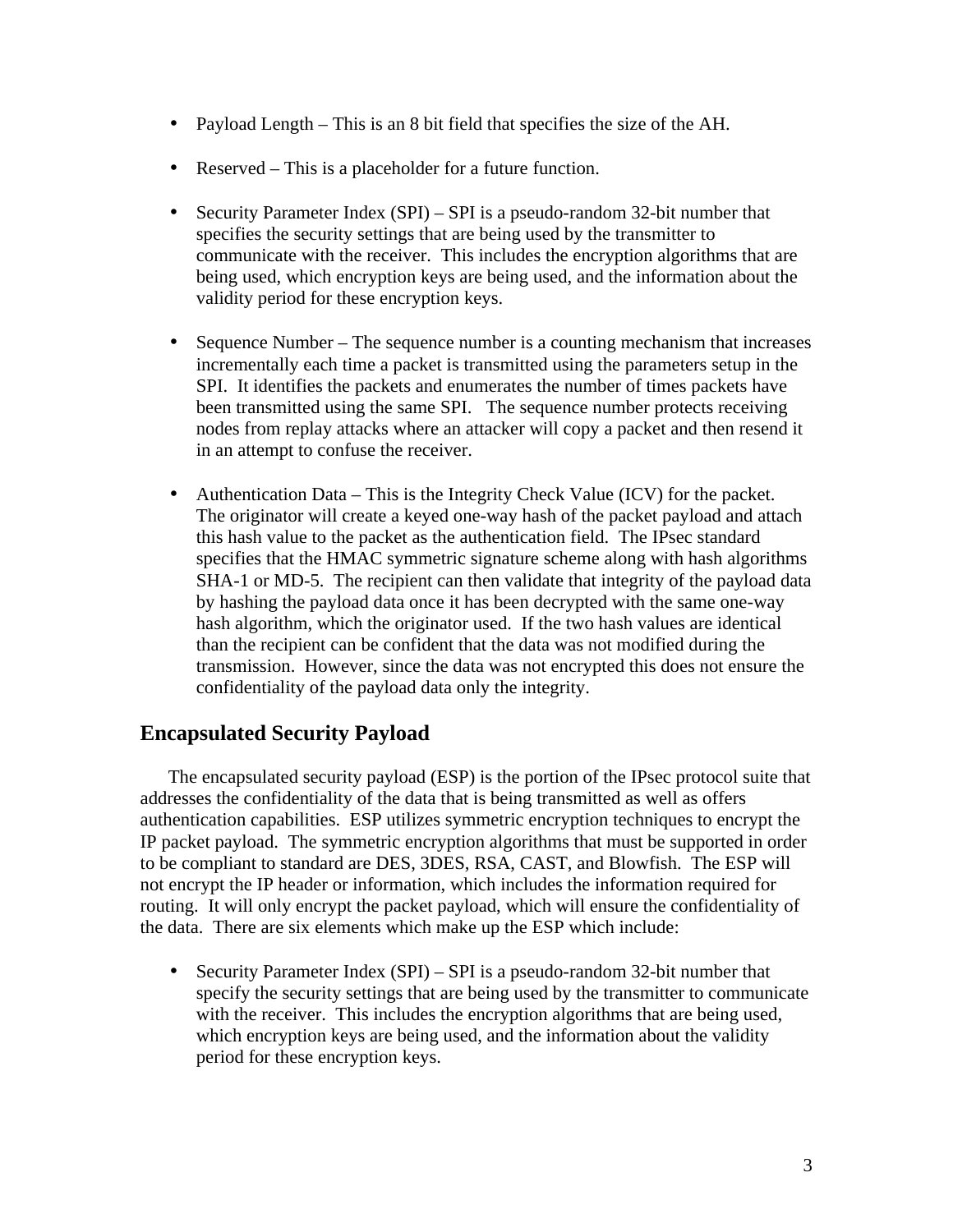- Sequence Number The sequence number is a counting mechanism that increases incrementally each time a packet is transmitted using the parameters setup in the SPI. It identifies the packets and enumerates the number of times packets have been transmitted using the same SPI. The sequence number protects receiving nodes from replay attacks where an attacker will copy a packet and then resend it in an attempt to confuse the receiver.
- Payload Data This is the data that is contained within the IP packet.
- Padding Padding is used to prevent attackers from using sniffers to estimate that amount of data that is being transmitted in some encryption algorithms. Padding techniques utilize random data that can range from  $0 - 255$  bytes in length, and generally insert this random data after the valid payload.
- Pad Length This field specifies the amount padding that is in place in a specific packet payload so it can be properly identified and stripped from the packet during the decryption process.
- Next Header The next header field in the IP packet identifies the types of data that is being carried within the packet as well as the protocols are being utilized.

The SPI and the Sequence number are not encrypted, but are authenticated. The Payload Data, Padding, Pad Length, and Next Header are encrypted to ensure confidentiality. There is an optional field within the ESP as well, which is the authentication field. The authentication field contains the Integrity Check Value (ICV) and is calculated once the encryption function has been completed on the ESP.

The ICV is a digital signature, which is computed using the ESP (not including the authentication field itself). The originator will create a keyed one-way hash of the packet payload and attach this hash value to the packet as the authentication field. The IPsec standard specifies that the HMAC symmetric signature scheme along with hash algorithms SHA-1 or MD-5. The recipient can then validate that integrity of the payload data by hashing the payload data once it has been decrypted with the same one-way hash algorithm, which the originator used. If the two hash values are identical than the recipient can be confident that the data was not modified during the transmission.

There are also two different modes that ESP can operate in, transport and tunnel mode. In transport mode the packet payload is the only part of the packet that is encrypted which means that the original packet header left undisturbed. This has the advantage of reducing the overhead added to the packet size, and allowing the routing elements in the network to view the final destination address of the packet. This information can optionally can be used for QOS services and routing services by the routing elements that are encountered during packet transmission across the network. The downside to using transport mode is the exposure of the header data. An attacker could potentially perform traffic analysis on these packets during transmission and gain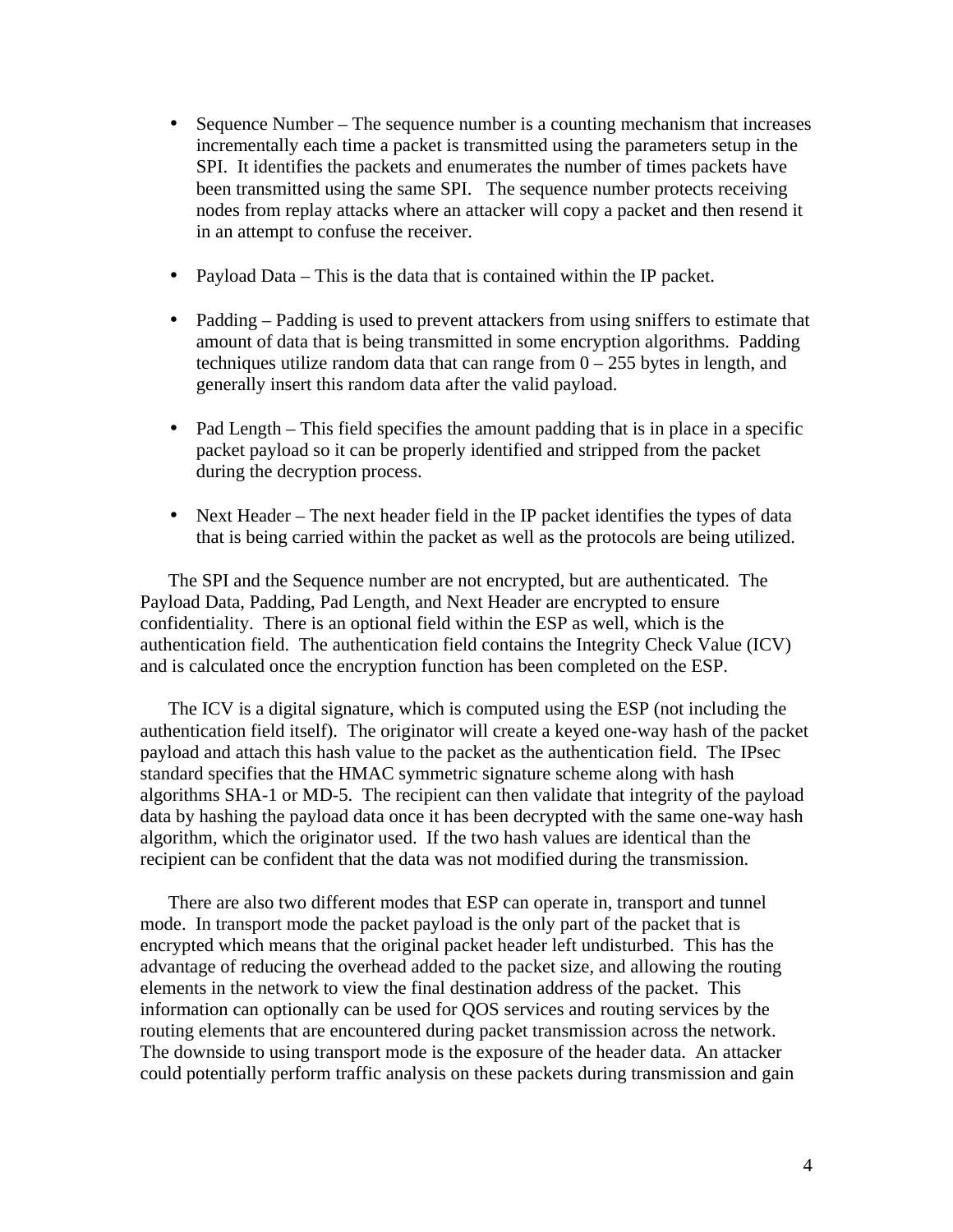insight about the transmission and gain insight about the activities that are being performed.

ESP tunnel mode encrypts the both the packet and the payload in a new IP packet. In this case all traffic is passed to the IPsec device and it then acts as a proxy element for this traffic. The IPsec device will perform all encryption and encapsulation activities without having to modify any of the other systems within the network. Tunnel mode also protects against traffic analysis since the attacker will only be able to decipher the tunnel end points, which will be the IPsec device. They will not be able to decipher the actual source address or destination address.

#### **Internet Key Exchange**

The Internet Key Exchange protocol (IKE) is the method used for public key exchange, secure association (SA) parameter negotiation, identification and authentication. IKE is actually a hybrid of three key management schemes. Internet Security Association and Key Management Protocol (ISAKAMP), Oakley, and SKEME. IKE operates creates an authenticated and secure tunnel between the originator and the receiver and then negotiates the security associations for IPsec. This process starts by the originator and the receiver authenticating themselves to each other to share keys with each other. In order to accomplish this the two parties must agree on a common authentication protocol through a negotiation process. The are two common methods for this negotiation:

- Pre-Shared Keys (shared secret) The same key is pre-installed on both the originator and receiver's host. Both parties will then initiate an asymmetric key exchange with each other utilizing the Diffie-Hellman key agreement algorithm. This will allow both parties to establish an SA where they can transfer data securely and setup an initial set of parameters for data transfer via the SPI. Authentication will then be performed by both entities computing a one-way keyed hash of the pre-shared key and transmitting the resulting hash value to each other via the previously established SA. Both parties will then perform a onehash operation using the previously agreed upon and utilized one-way hash algorithm and compare the output values. If the values are identical then both parties have the same secret which means that they have authenticated to each other. Once authentication has been completed and agreed up on by both parties the key exchange for the symmetric encryption algorithm can take place via the previously established SA.
- Public Key Cryptography A key exchange using public key cryptography involves multiple steps. The first step in the process is for both parties to initiate an asymmetric key exchange utilizing the Diffie-Hellman key agreement algorithm. This will allow both parties to establish an SA where they can transfer data securely and setup an initial set of parameters for data transfer via the SPI. Once this SA has been established then both parties can transmit their public key data through this SA to each other. This will then allow for strong authentication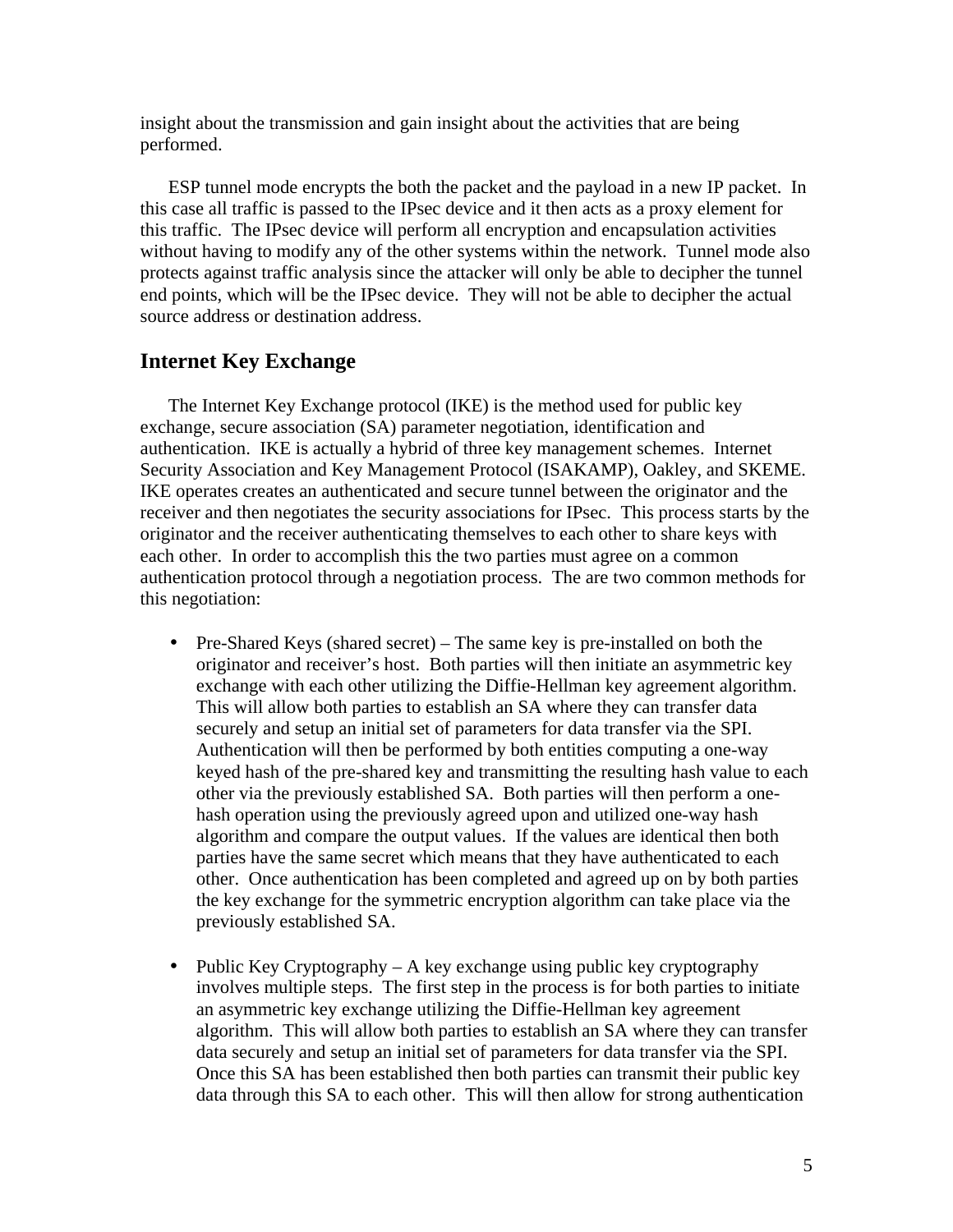to take place if you are using a properly formatted X.509 certificate. Once the public keys have been exchanged and a new SA has been established the key exchange for the symmetric encryption algorithm can take place via the new SA.

The IKE protocol functions in two phases. The first phase is where the two entities that are attempting to communicate securely with each other setup a secure channel to negotiate security associations with each other. This phase does not take into account actual authentication of the two entities. In phase two of IKE the actual SA's are negotiated between the entities via the secure channel that was created in phase one.

There are also two modes specified in the IKE protocol, main mode and aggressive mode. Main mode performs the key exchange separately from the SA proposal activity in order to conceal the identity of the IKE agent. This provides for peer authentication of IKE agents. Aggressive mode reduces the number of messages involved with an IKE exchange, but does not conceal the IKE agent identities. The primary differences between the two modes are the amount of operations that take place during the IKE negotiation process. If you are establishing a secure tunnel with a recipient for the first time or in a highly volatile environment you would most likely want to use the main mode of operation. If you have already established SA relationships with a recipient before and you feel comfortable with their environment you may choose to use aggressive mode to reduce the number of processes involved with the IKE activity.

#### **Security Association**

The best way to ensure effective communication using authentication and encryption services is to have a mechanism that accounts for the individual elements of each connection. In the IPsec protocol suite this mechanism is known as the Security Association (SA). An SA contains all the data involved in communicated with another node securely. These elements include:

- The mode and keys of the authentication algorithm used in the AH.
- What protocols, encryption algorithm, and keys will be used to authenticate the communication.
- The encryption algorithm mode and keys used with the associated with the encryption algorithm for the ESP.
- Cryptographic synchronization information, including presence and size, to be used with the chosen cryptographic algorithm.
- Specification of the timing for key change.
- Validity period of the keys that are being utilized.
- Validity period of the individual SA that is being established.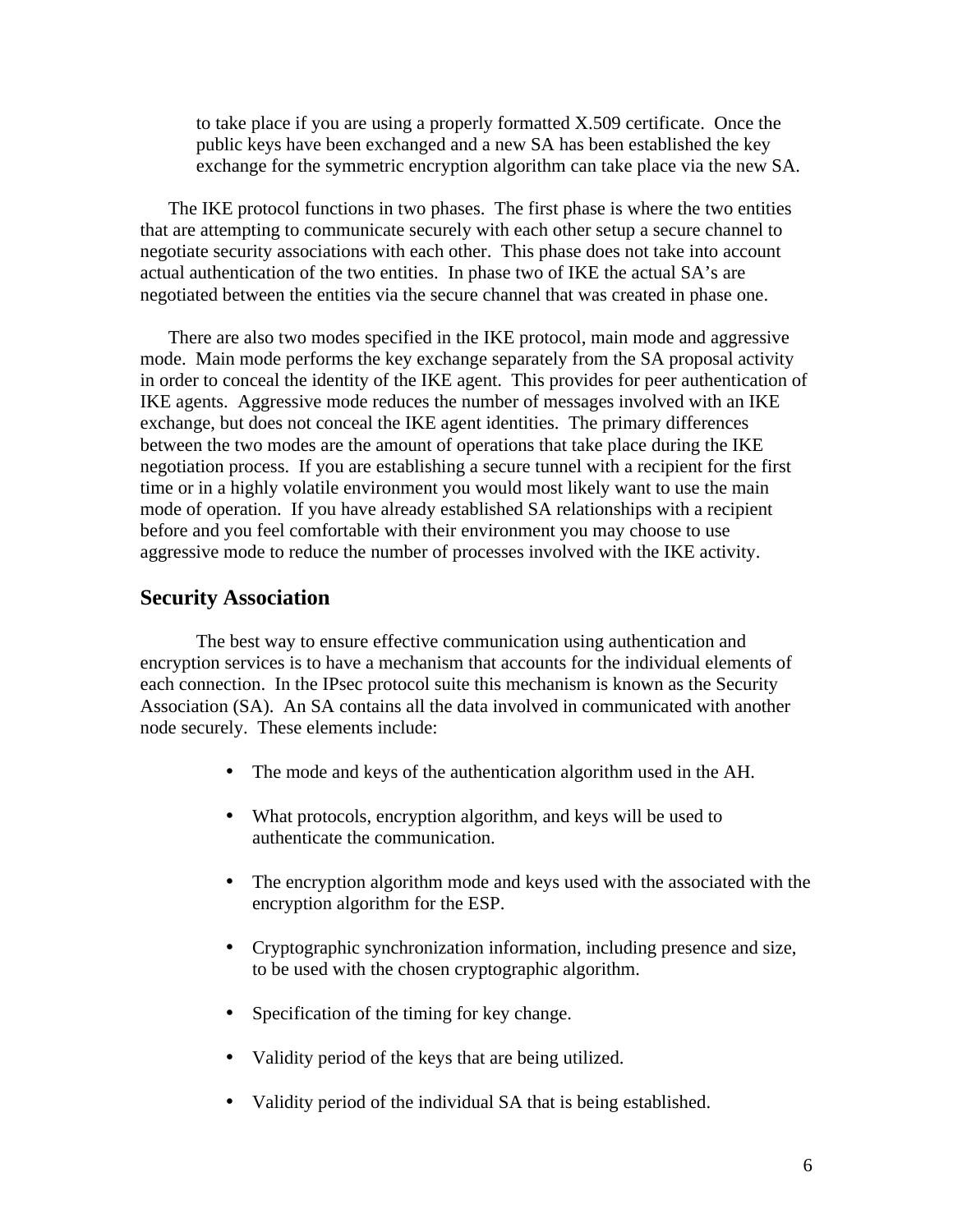- The mode and keys of the authentication algorithm used in the ESP.
- Source address for the SA that is being established.
- Sensitivity level descriptor.

The individual security associations that are used for communication paths that you establish to different nodes can be different for each node. This allows you the flexibility to have different levels of security based on the security policy criteria that you have setup with the entity that you are going to communicate with. An example where this can be used is when you are setting up an encrypted IPsec based Virtual Private Network (VPN) with various corporate offices that are located in multiple countries at the same time. Each country will have their own legal statutes that specify what types of encryption and what size encryption keys can be utilized within their borders. Using an encrypted IPsec VPN you can compensate for this fact by using individual SA's to establish different levels of encryption for each connection to your location. This will alleviate the problem of having to set all the connection settings to the same algorithm and least common denominator for key size, which was the traditional solution to this problem.

## **IPsec and Windows 2000**

One of the great advances in the security architecture of Microsoft Windows 2000 was the addition of the IPsec protocol suite. Microsoft integrated IPsec with both Windows 2000 Domain and Active Directory services. The IPsec protocol suite is used in Windows 2000 to secure authentication and data communication between network nodes. In its current release at the time of this article (Service Pack 1) Windows 2000 only supports IPsec virtual private networks in a client-to-gateway and gateway-to-gateway configurations in conjunction with the use of the layer two tunneling protocol (L2TP).

Windows 2000 integrates the IPsec protocol suite within its Active Directory and Domain services by providing policy distribution for the IPsec entities through these mechanisms. IPsec policies are distributed to domain members through Windows 2000 group policy. Because this provides local configuration policies as well, a host is not required to be a member of a domain to take advantage of this capability. Once the IPsec policies have been disseminated to the hosts within a particular network they can take advantage of the IPsec protocol suite security capabilities. The hosts will utilize the IKE protocol to negotiate SA's with each other and setup secure communication channels. The keys and SA's will automatically refresh themselves according to the policy that has been installed on the host.

The cryptographic algorithms that are supported within Windows 2000 are a subset of those required to be compliant to the IPsec standard (www.ietf.org/rfc/RFC2401.txt). The supported encryption algorithms are 56bit DES and 168bit 3DES, integrity algorithms are SHA-1 and MD5, and key exchange algorithm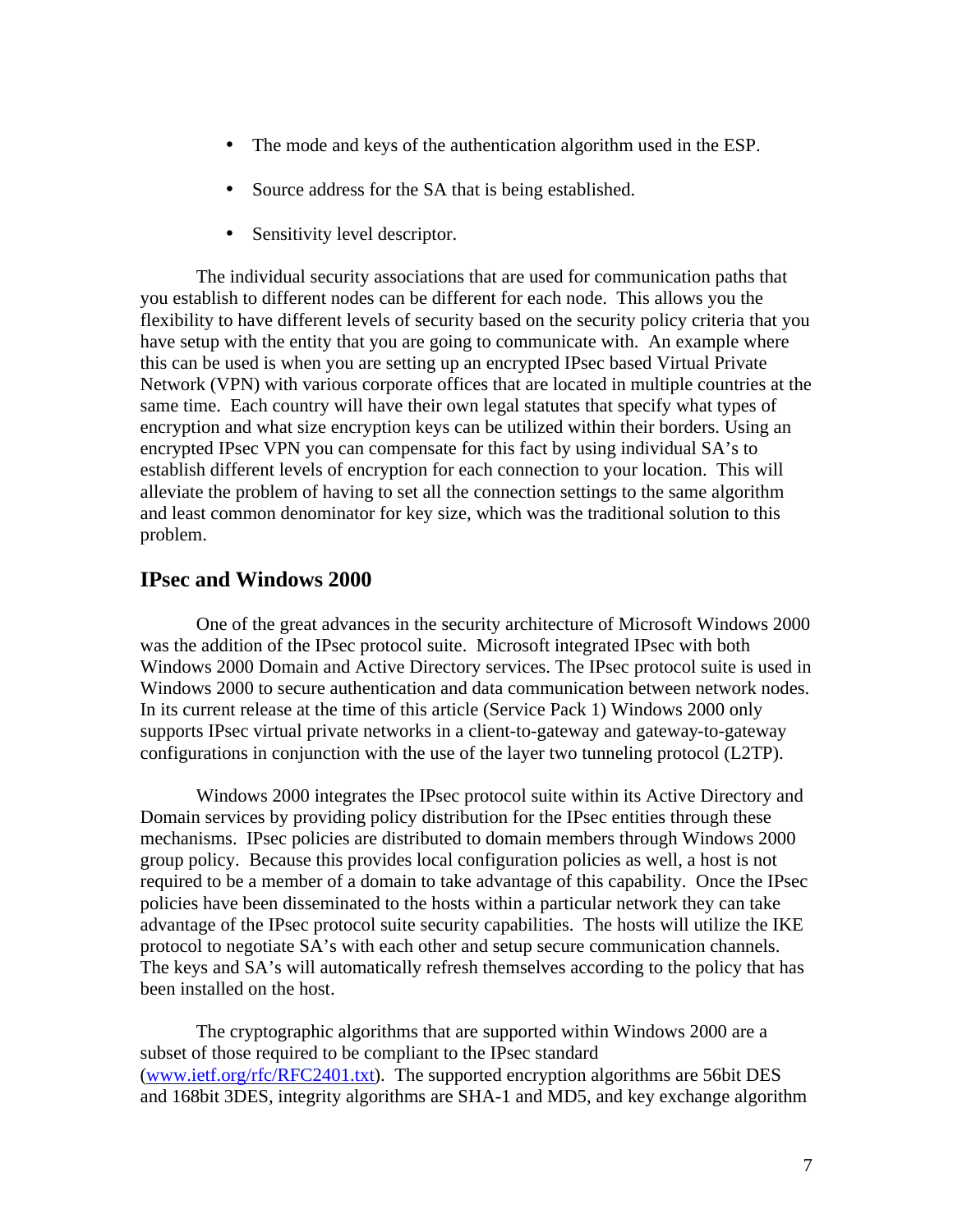is Diffie-Hellman. The 168bit 3DES algorithm can be used within the continental United States and any countries in which the US has certified it to be exportable to. The corresponding country must allow for the import of the 168bit 3DES algorithm as well. In order to compensate for those countries where 168bit 3DES is not allowed, you can normally use 40bit DES, but as always it is suggested that you check with the local government to confirm this.

Windows 2000 does not come natively equipped with the code for 168bit 3DES. You have to acquire the high encryption pack from Microsoft to enable this function. Microsoft will only allow individuals from authorized countries to download the upgrade software, so you can be somewhat assured that you are authorized to use the 168bit 3DES if you are allowed to download the upgrade.

One of the more interesting parts of the IPsec implementation with Windows 2000 is its integration with L2TP. IPsec is widely utilized in VPN solutions because of its security features as well as its interoperability capabilities. When setting up Windows 2000 in a client-to-gateway or gateway-to-gateway VPN Microsoft utilizes the L2TP protocol as a wrapper for the IPsec protocol suite. The reason for this is to allow for transport of IPsec data through gateways that do not support the IPsec protocol suite but do support L2TP. While this may be an advantage for these gateways, it does force these configurations not to be compliant to the IPsec standard (RFC 2401). This is due to the fact that the packet has been modified after the IPsec device has processed it.

#### **Final thoughts**

The IPsec protocol suite has filled the much needed security gap that exists in the TCIP/IP protocol. It not only promises to provide heightened levels of security, but also allows for unsurpassed levels of interoperability. It can promise these capabilities because it is an accepted Internet standard (www.ietf.org/rfc/RFC2401.txt). It is no surprise that security vendors and software vendors alike have rushed to implement this new protocol into their software. The integration of IPsec within Microsoft Windows 2000 was a natural fit. The press and the hackers of the world have long since branded Windows NT as an insecure operating system with a lot to be desired. Microsoft Windows 2000 promised to be a big step towards changing that branding, and with the integration of the IPsec protocol suite it is my opinion that they are on their way.

IPsec does have some problems that still need to be overcome as well. The most criticized portion of the IPsec protocol suite is the IKE protocol. This is due to its complexity. It does not lend itself to be easily integrated into web phones, personal data assistants, and IP enabled devices. The question that has to be asked in this scenario is how much security is required for these applications? IPsec and IKE allow for a highly secure data transmission capability, but not every situation needs such a high level of security. The flexibility of IPsec allows a user to tailor the security capabilities to their specific needs, but still requires numerous operations to take place in order to be properly utilized.